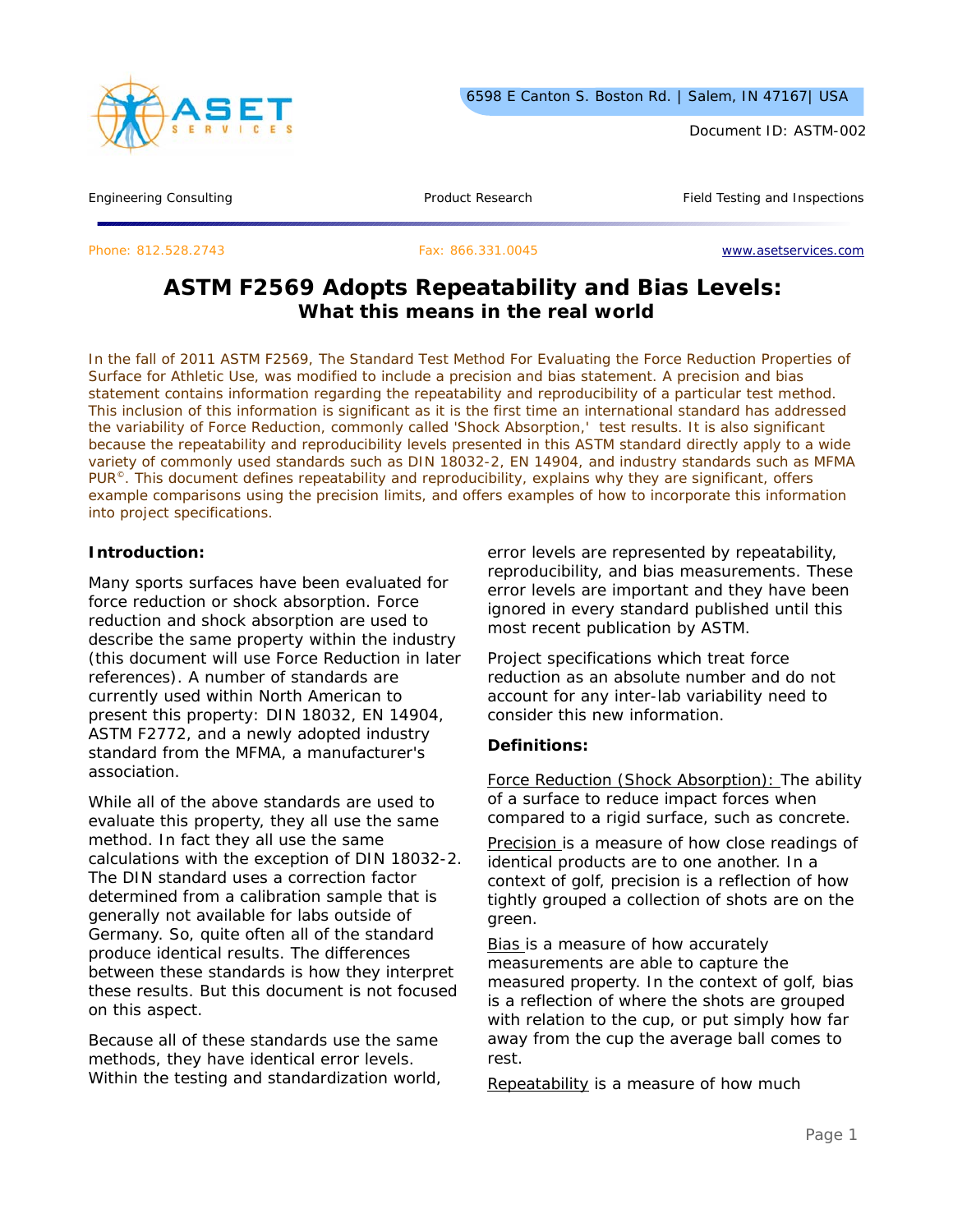

Engineering Consulting Testing According Product Research Field Testing and Inspections

deviation exists within a single lab. This level of precision is evaluated by having a single lab measure the property of interest one day and then measure the same property on the same sample a second day.

Reproducibility is a measure of the differences that exist between labs. This level of precision is evaluated by having samples that are closely controlled sent to and evaluated by multiple labs.

Target Value is the force reduction level that has been selected for an individual project. For example the surface of choice has a force reduction level of 35%, thus 35% is made the target level and is placed in the center of the repeatability and reproducibility ranges.

Bias measures how close measurements are to the exact actual value. A bias statement is not included at this time.

### **Statistical Significance:**

In simple terms, values that fall within the reproducibility and repeatability ranges around a target value can not be concluded to be different from the target value because the difference could be due to random errors within the test method.

Generally speaking repeatability and reproducibility limits are calculated using a 95% confidence interval. Meaning that if a value falls outside of the target value there is at least a 95% probability the difference is not due to random test errors and that the materials are actually different.

The following tables summarize the repeatability and reproducibility information presented in ASTM F2569.

## Table 1: Force Reduction Repeatability(%)

| Surface         | Drop 1 | Drop 2 |
|-----------------|--------|--------|
| SS <sub>1</sub> | 1.57   | 1.42   |
| SS <sub>2</sub> | 4.28   | 4.45   |
| ST <sub>3</sub> | 1.38   | 3.63   |
| Average         | 2.79   |        |

Table 2: Force Reduction Reproducibility (%)

| Surface         | Drop 1 | Drop 2 |
|-----------------|--------|--------|
| SS <sub>1</sub> | 5.48   | 5.16   |
| SS <sub>2</sub> | 4.94   | 5.3    |
| ST <sub>3</sub> | 3.33   | 4.82   |
| Average         | 4.84   |        |

As you can see the repeatability limit is smaller than the reproducibility limit. This is expected as reproducibility greatly expands the variables involved to include different equipment, technicians and samples.

It is ASET's position that the repeatability limit has little application within the sports surface industry. The primary reason is that repeatability allows only one variable and that is time. Even in cases where the testing is performed by the same company, there are different samples, temperatures, humidity, and perhaps different technicians and locations involved..

### **Example Case**

This section provides an example of how to use reproducibility limits to evaluate differences in performance levels. It also illustrates the significance of setting a 'target value' for the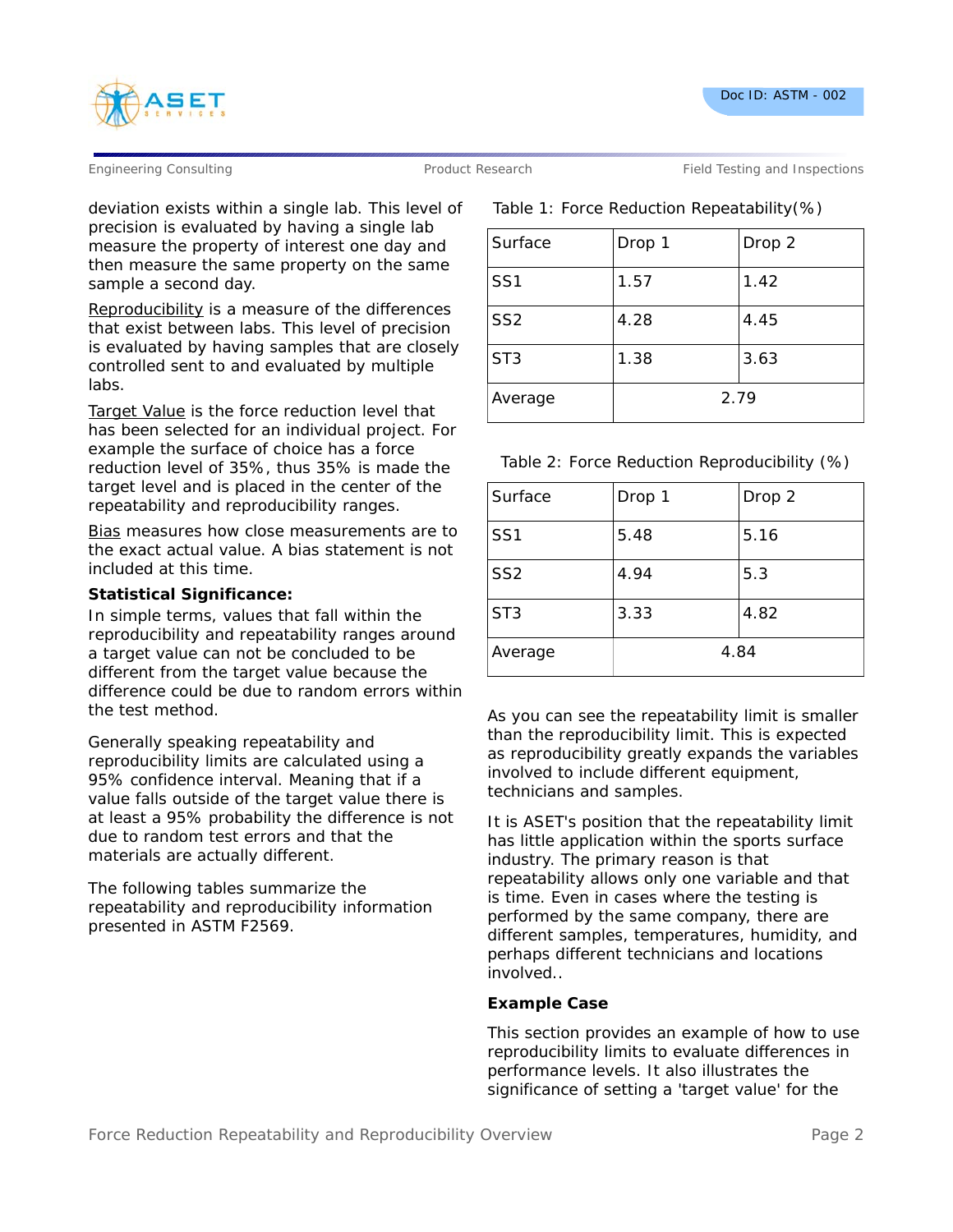



Engineering Consulting Testing According Product Research Field Testing and Inspections

desired performance.

This example assumes the following:

- a target value force reduction of 50% was selected for the project
- the reproducibility limit of 4.8% will be applied to the target value

These two assumptions allow the upper limit and lower limit of acceptable systems to be calculated (upper limit =  $50\% + 4.8\% = 54.8\%$ ; lower limit =  $50\% - 4.8\% = 45.2\%$ ).

Next our example assumes that 4 samples were submitted for consideration. The samples and their force reduction levels are shown in the table below.

| Sample | F-Reduction   Sample   F- Reduction |       |
|--------|-------------------------------------|-------|
|        | 50.0%                               | 54.6% |
|        | 45.5%                               | 42.0% |

### Reproducability Example (50% Average)

... Lower Limit ◆ Measured Value ... Upper Limit







systems under consideration. Note that all three systems within the reproducibility limit have been given the same color. Also, remember that the reproducibility limit is centered on the target value. There is a big difference between centering these limits on the target value and using the target value as the upper or lower limit, which should not be done.

Because Samples 1-3 all fall within the reproducibility limit as shown by the green lines in Figure 1, they are are considered to comply with the stated goal of providing a surface with a 50% force reduction level. Statistically, ASTM would consider all results within the green line in Figure 1 indistinguishable from the target value . Practically, all results within the green line in Figure1 should be considered equivalent.

It is important to note that the reproducibility limits are established around the target goal for the project or within the specification. In this case the target was 50%, thus the limits were set at 45.2% and 54.8%. And because the target in this goal was set at 50%, sample 1 at 45.5% and sample 3 at 54.6% are considered equal to the 50% target. Even though sample 2 and 3 are 9.1% different. However, at no time does this suggest that samples 2 and 3 should be considered to produce results equivalent to each other.

Sample 4 with a force reduction level of 42% (8% from the target value) falls outside the established limits and should not be considered to provide the desired performance, even though it differs by the target level of 50% by only 8%. It is not considered equal to the 50% target even though it is within 2 times the repeatability limit of the 50% goal.

### **Practical Application**

There are a number of ways that owners and architects can incorporate this new information into their projects and specifications. The following section contains some suggestions from ASET Services. These suggestions apply